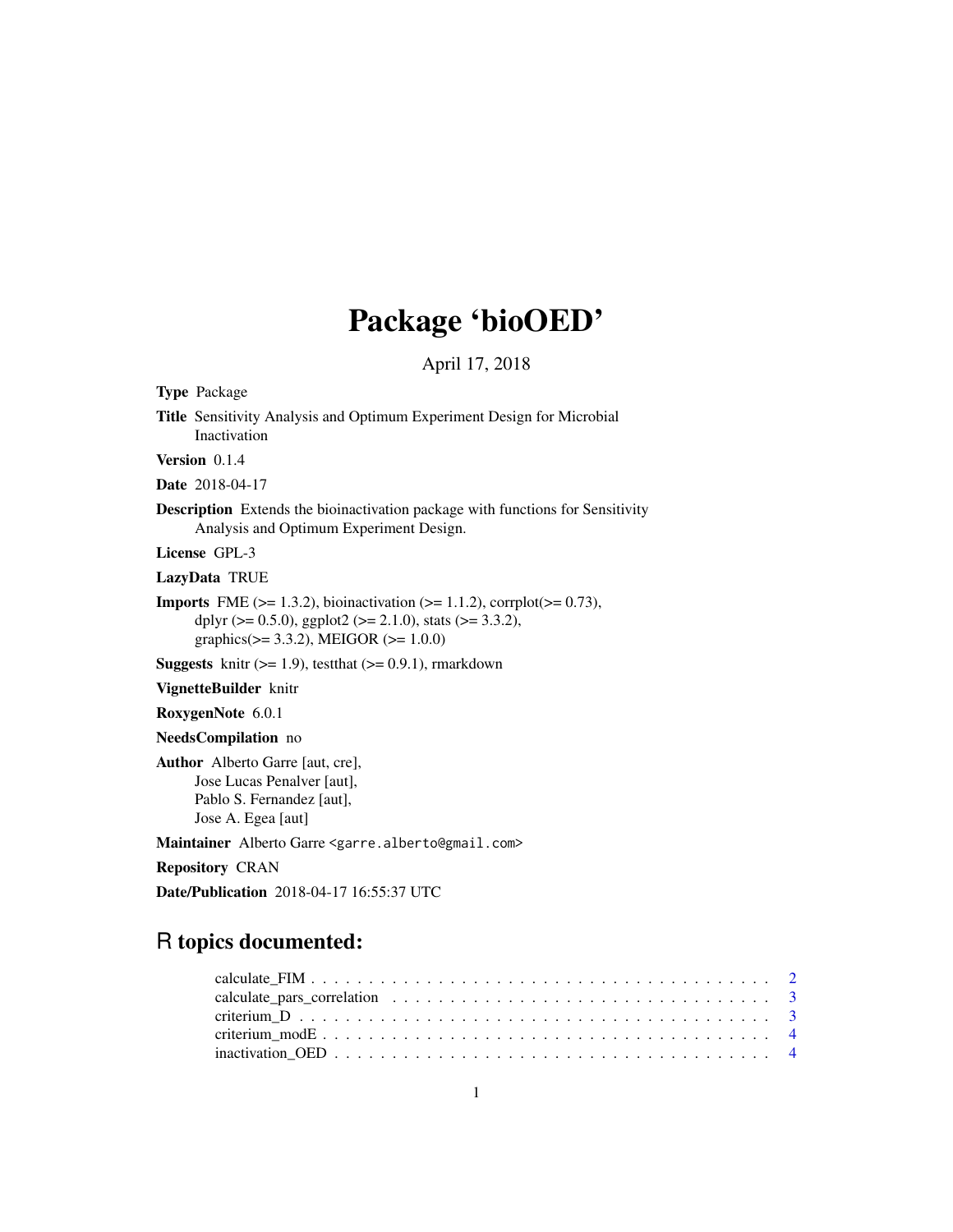# <span id="page-1-0"></span>2 calculate\_FIM

| Index |                                                                                                              | 15 |
|-------|--------------------------------------------------------------------------------------------------------------|----|
|       |                                                                                                              |    |
|       |                                                                                                              |    |
|       |                                                                                                              |    |
|       | plot. OED inactivation $\ldots \ldots \ldots \ldots \ldots \ldots \ldots \ldots \ldots \ldots \ldots \ldots$ |    |
|       |                                                                                                              |    |
|       |                                                                                                              |    |
|       |                                                                                                              |    |
|       |                                                                                                              |    |
|       |                                                                                                              |    |
|       |                                                                                                              |    |
|       |                                                                                                              |    |
|       |                                                                                                              |    |

calculate\_FIM *Calculation of Fisher Information Matrix*

# Description

The sensitivities at the different times are calculated by linear interpolation of the results provided in sensitivities.

### Usage

```
calculate_FIM(sensitivities, times)
```
### Arguments

|       | sensitivities data.frame of class sensFun as returned by sensitivity_inactivation. |
|-------|------------------------------------------------------------------------------------|
| times | Numeric vector of time points where observations will be taken.                    |

# Value

Matrix with the estimation of the Fisher Information Matrix.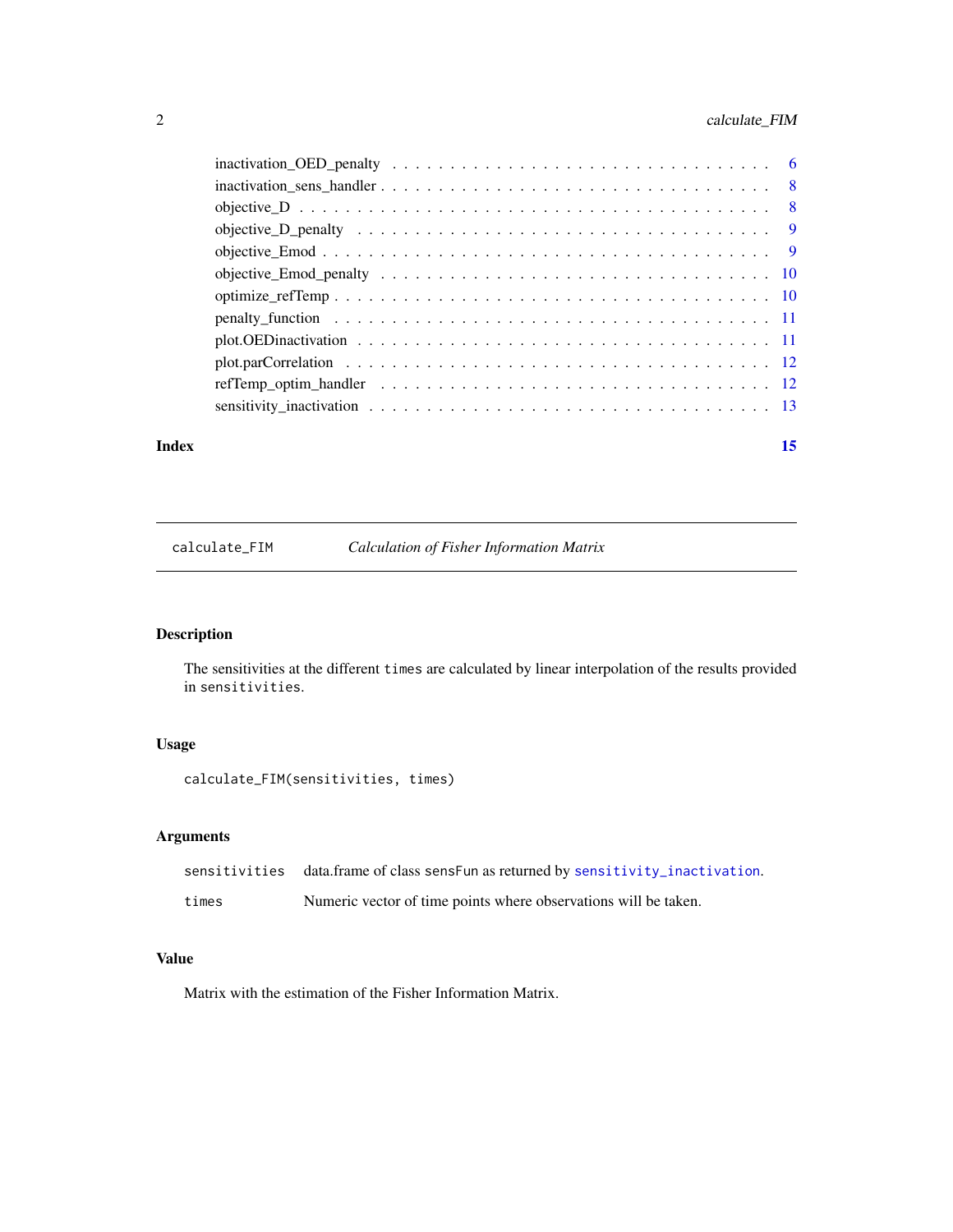<span id="page-2-0"></span>calculate\_pars\_correlation

```
Correlation Between Model Parameters Sensitivities
```
#### Description

Correlation Between Model Parameters Sensitivities

#### Usage

```
calculate_pars_correlation(inactivation_model, parms, temp_profile, parms_fix,
 n_times = 100, sensvar = "logN")
```
# Arguments

inactivation\_model

|              | Character defining the inactivation model to use.                                                                            |
|--------------|------------------------------------------------------------------------------------------------------------------------------|
| parms        | Numeric vector with the nominal values of the model parameters.                                                              |
| temp_profile | Data frame describing the environmental conditions.                                                                          |
| parms_fix    | Nominal value of the parameters not considered for the sensitivity.                                                          |
| n_times      | Numeric value specifying the nombers of time points where the sensitivity func-<br>tions will be calculated. 100 by default. |
| sensvar      | The output variable for which the sensitivity will be estimated. "logN" by de-<br>fault.                                     |

# Examples

```
params_fix \leq c(temp_ref = 57.5)parms <- c(delta_ref = 3.9, z = 4.2, p = 1, N0 = 1e6)
temp_profile <- data.frame(time = c(0, 60), temperature = c(30, 60))
correlations <- calculate_pars_correlation("Mafart", parms,
                                            temp_profile, parms_fix)
```
plot(correlations)

criterium\_D *D Optimality Criterium*

#### Description

D Optimality Criterium

#### Usage

criterium\_D(FIM)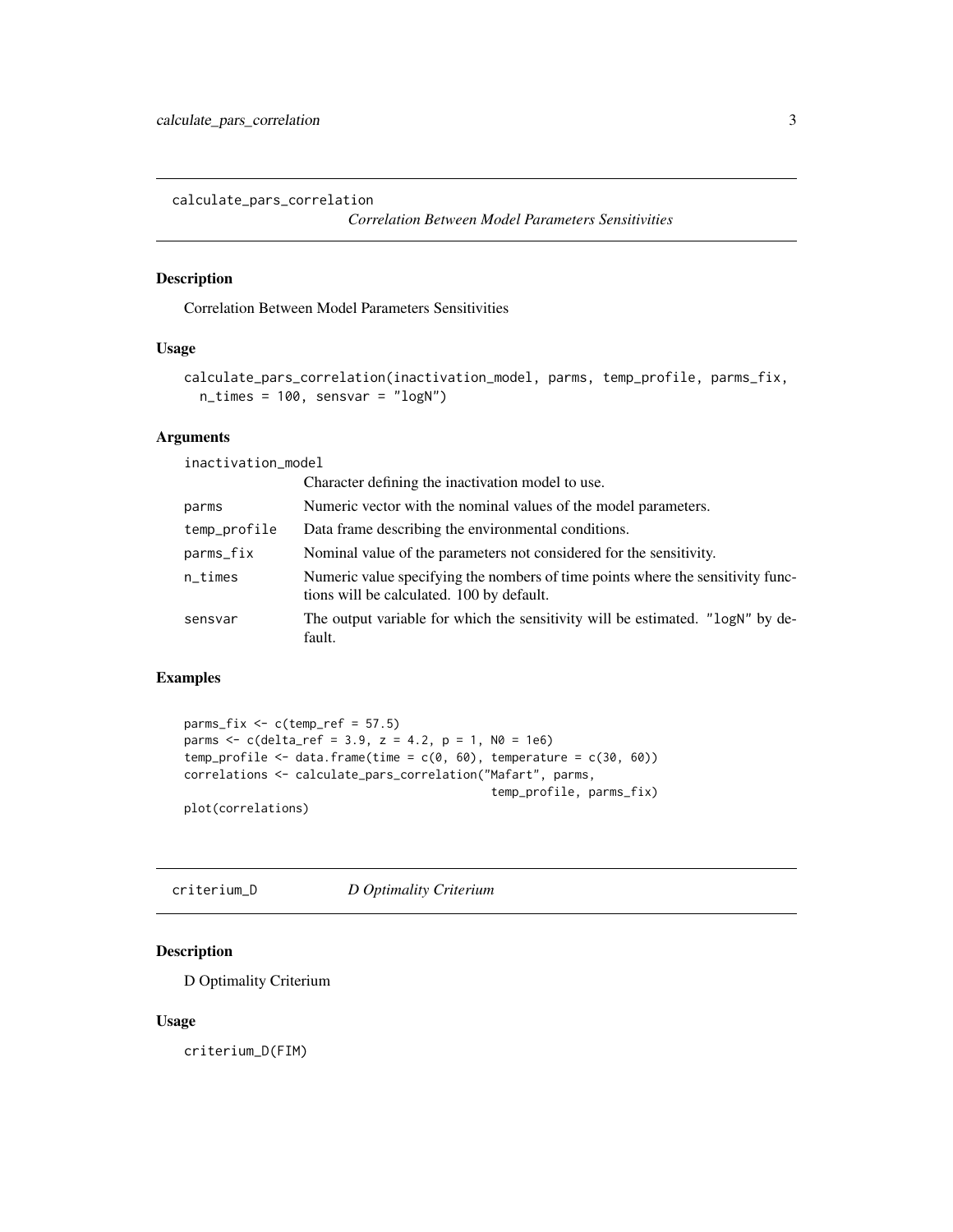#### <span id="page-3-0"></span>Arguments

FIM Matrix with the values of the Fisher Information Matrix

criterium\_modE *Modified-E Optimality Criterium*

#### Description

Modified-E Optimality Criterium

#### Usage

criterium\_modE(FIM, eig\_tol = 1e-10)

#### Arguments

| <b>FTM</b> | Matrix with the values of the Fisher Information Matrix                                                                                                    |
|------------|------------------------------------------------------------------------------------------------------------------------------------------------------------|
| eig_tol    | Tolerance for the eigen values. If any eigen value is lower than this value, the<br>FIM is singular and a high value (1e20) is returned. 1e-10 by default. |

inactivation\_OED *Optimum Experimental Design of Microbial Inactivation*

#### Description

Performs an optimum experimental design for the settings selected. The OED is based on the FIM, estimated using the local sensitivity functions provided by [sensitivity\\_inactivation](#page-12-1).

# Usage

```
inactivation_OED(inactivation_model, parms, temp_profile, parms_fix, n_points,
 criteria = "D", n_times = 100, sensvar = "logN",
 optim_algorithm = "global", opts_global = NULL)
```
#### Arguments

inactivation\_model

|              | Character string defining the inacivation model.                                                                          |
|--------------|---------------------------------------------------------------------------------------------------------------------------|
| parms        | Named numeric vector defining the model parameters. They must be named<br>according to the needs of predict_inactivation. |
| temp_profile | Data frame defining the temperature profile. It must contain a column named<br>time and a column named temperature.       |
| parms_fix    | Named numeric vector defining the model parameters to be omitted during the<br>calculation of the local sensitivities.    |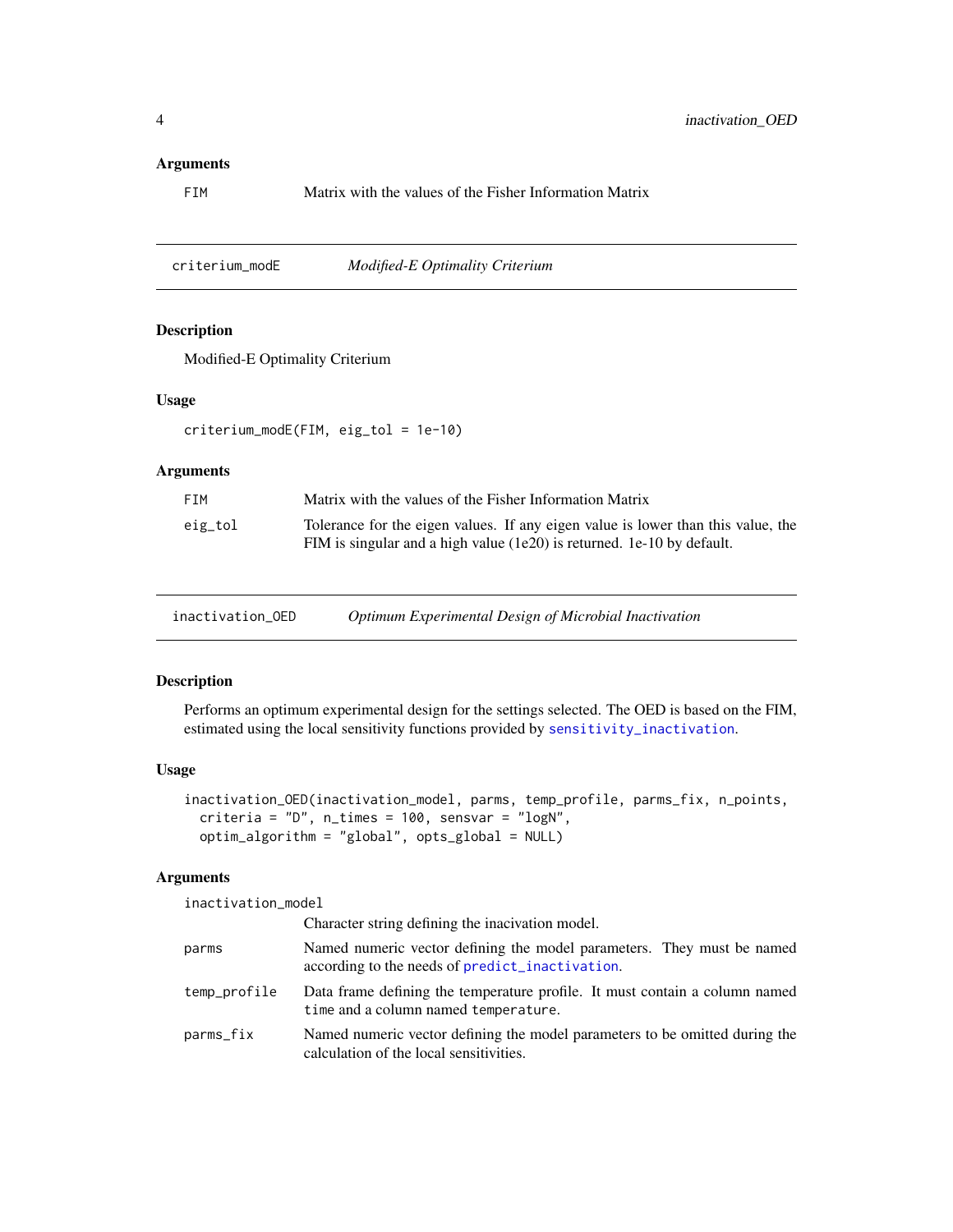<span id="page-4-0"></span>

| n_points        | Number of measurements which will be taken during the experiment.                                                                                                                       |
|-----------------|-----------------------------------------------------------------------------------------------------------------------------------------------------------------------------------------|
| criteria        | Character defining the criteria for the OED. Either D (default) or E-mod.                                                                                                               |
| $n$ _times      | Integer defining the number of discrete time points used for the interpolation of<br>the local sensitivities.                                                                           |
| sensvar         | Character defining the variable to use for the OED. Either logN (default) or N.                                                                                                         |
| optim_algorithm |                                                                                                                                                                                         |
|                 | Character defining the type of algorithm to use for the optimization. Either<br>global (default) or local.                                                                              |
| opts_global     | List defining the options for the global optimization algorithm (see MEIGO). By<br>default, global solver with a maximum of 50000 function evaluations and print-<br>out on every step. |

#### Value

A list of class OEDinactivation with the following items:

- optim: Objetc returned by the optimization function.
- model: Inactivation model used for the calculations.
- parms: Nominal model parameters.
- parms\_fix: Model parameters not considered for the sensitivity calculation.
- criteria: Criteria used for the OED.
- sensvar: Variable used for the OED.
- optim\_algorithm: Type of optimization algorithm.
- optim\_times: Optimum measurement times calculated.
- penalty: Logical indicating whether penalty function was used.
- temp\_profile: Temperature profile of the experiment.

#### Examples

## Definition of input variables

```
params_fix \leq c(temp_ref = 57.5)parms <- c(delta_ref = 3.9,
          z = 4.2,
          p = 1,
          NØ = 1e6)
temp_profile \leq data.frame(time = c(0, 60), temperature = c(30, 60))
n_points <- 5
## OED with local optimization
set.seed(191210)
local_OED <- inactivation_OED("Mafart", parms, temp_profile, parms_fix,
```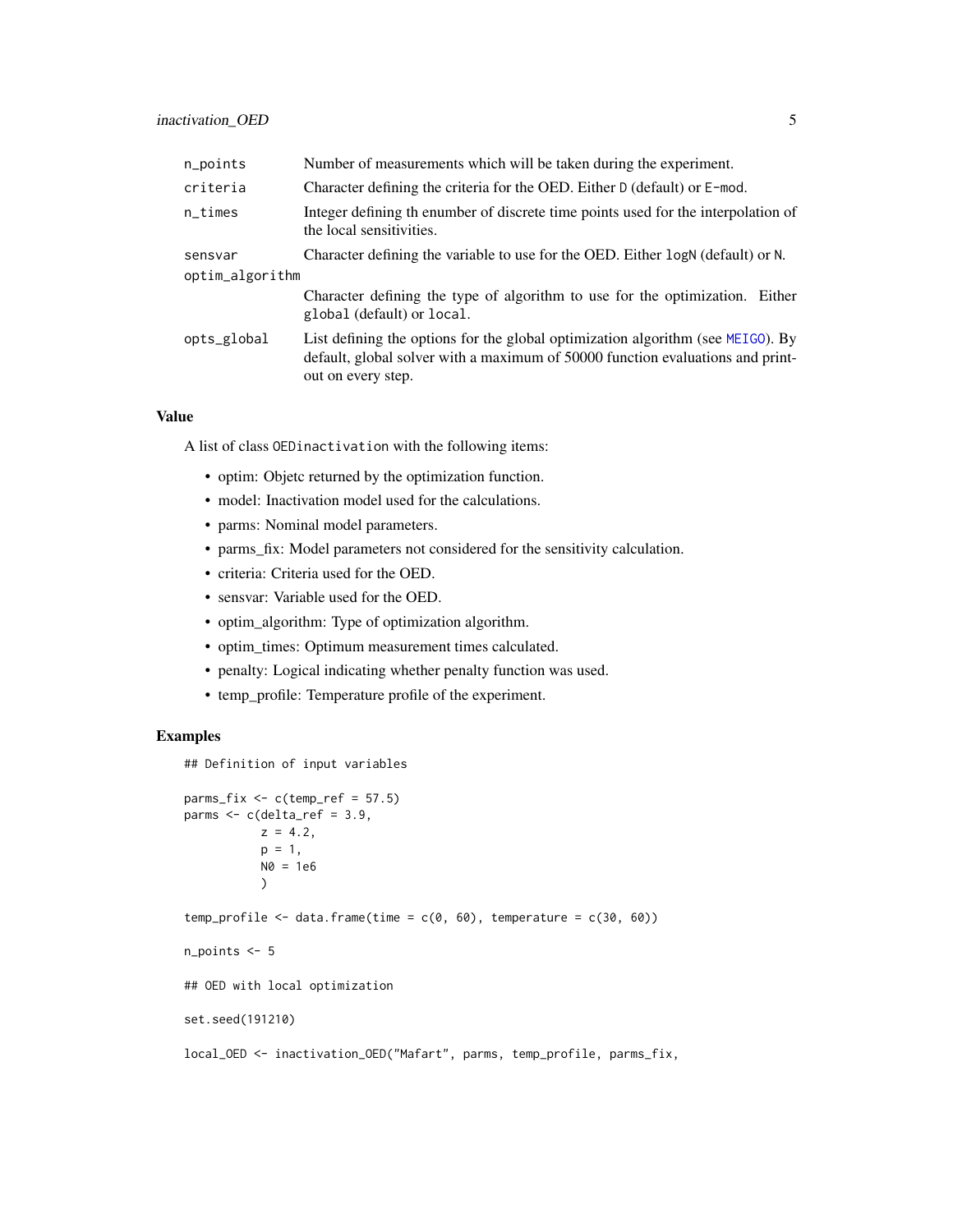```
n_points, criteria = "E-mod", sensvar = "logN",
optim_algorithm = "local")
```
<span id="page-5-0"></span>print(local\_OED\$optim\_times) plot(local\_OED)

inactivation\_OED\_penalty

*Optimum Experimental Design of Microbial Inactivation with Penalty*

#### Description

Performs an optimum experimental design for the settings selected including a function which penalties points too close. The OED is based on the FIM, estimated using the local sensitivity functions provided by [sensitivity\\_inactivation](#page-12-1).

#### Usage

```
inactivation_OED_penalty(inactivation_model, parms, temp_profile, parms_fix,
 n_points, time_min, criteria = "D", n_times = 100, sensvar = "logN",
 optim_algorithm = "global", opts_global = NULL, ...)
```
#### Arguments

inactivation\_model

|                 | Character string defining the inacivation model.                                                                                                                                        |  |
|-----------------|-----------------------------------------------------------------------------------------------------------------------------------------------------------------------------------------|--|
| parms           | Named numeric vector defining the model parameters. They must be named<br>according to the needs of predict_inactivation.                                                               |  |
| temp_profile    | Data frame defining the temperature profile. It must contain a column named<br>time and a column named temperature.                                                                     |  |
| parms_fix       | Named numeric vector defining the model parameters to be omitted during the<br>calculation of the local sensitivities.                                                                  |  |
| n_points        | Number of measurements which will be taken during the experiment.                                                                                                                       |  |
| time_min        | Numeric value indicating the minimum space between measurements.                                                                                                                        |  |
| criteria        | Character defining the criteria for the OED. Either D (default) or E-mod.                                                                                                               |  |
| n_times         | Integer defining th enumber of discrete time points used for the interpolation of<br>the local sensitivities.                                                                           |  |
| sensvar         | Character defining the variable to use for the OED. Either logN (default) or N.                                                                                                         |  |
| optim_algorithm |                                                                                                                                                                                         |  |
|                 | Character defining the type of algorithm to use for the optimization. Either<br>global (default) or local.                                                                              |  |
| opts_global     | List defining the options for the global optimization algorithm (see MEIGO). By<br>default, global solver with a maximum of 50000 function evaluations and print-<br>out on every step. |  |
| $\cdots$        | Additional arguments passed to penalty function.                                                                                                                                        |  |
|                 |                                                                                                                                                                                         |  |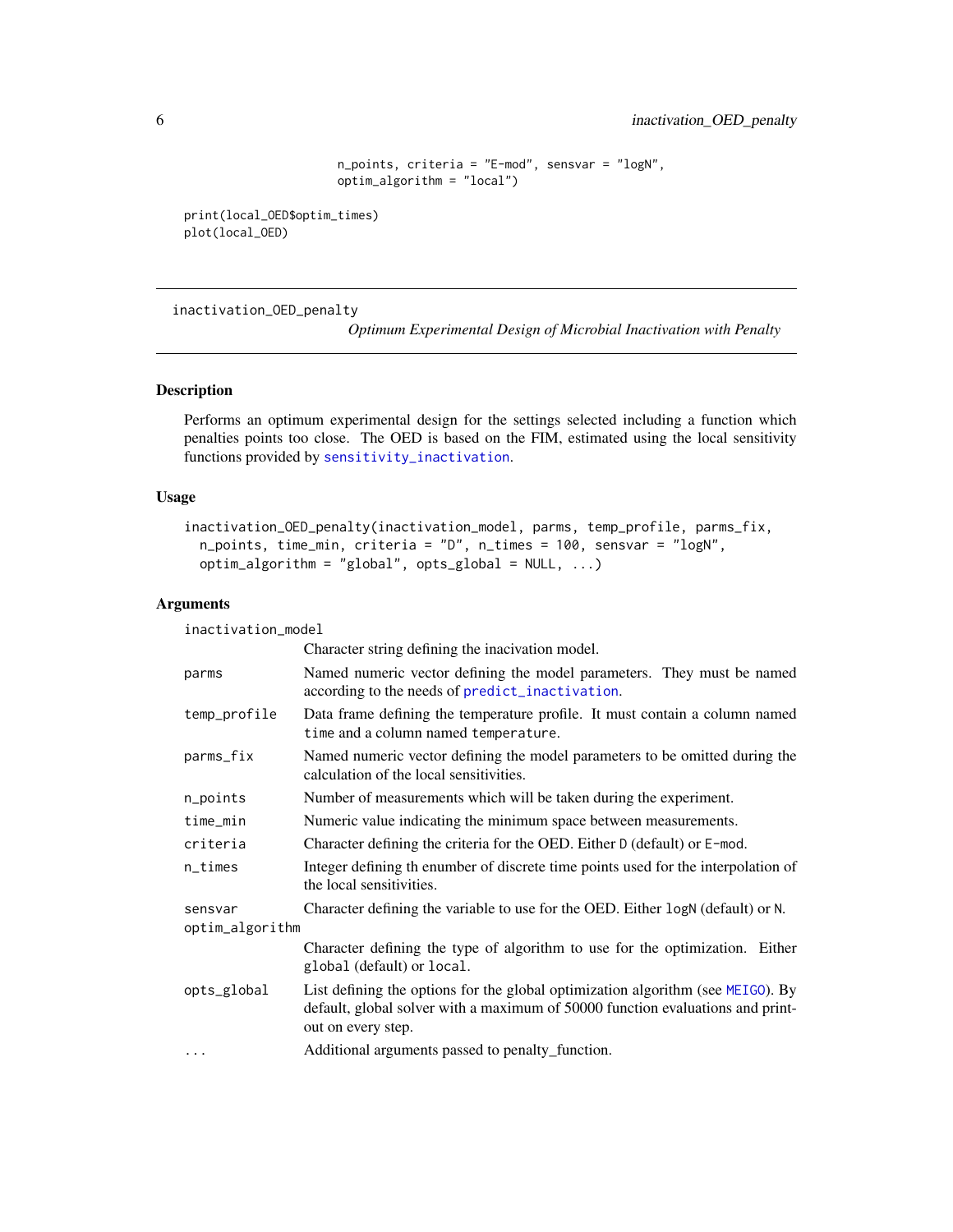#### Value

A list of class OEDinactivation with the following items:

- optim: Objetc returned by the optimization function.
- model: Inactivation model used for the calculations.
- parms: Nominal model parameters.
- parms\_fix: Model parameters not considered for the sensitivity calculation.
- criteria: Criteria used for the OED.
- sensvar: Variable used for the OED.
- optim\_algorithm: Type of optimization algorithm.
- optim\_times: Optimum measurement times calculated.
- penalty: Logical indicating whether penalty function was used.
- temp\_profile: Temperature profile of the experiment.

#### Examples

```
## Definition of input variables
parms_fix \leq c(temp_ref = 57.5)
parms \leq c(delta_ref = 3.9,
          z = 4.2,
          p = 1,
          N0 = 1e6)
temp_profile <- data.frame(time = c(0, 60), temperature = c(30, 60))
n_points <- 5
time_min <- 10
## OED with local optimization
set.seed(0123182)
local_OED <- inactivation_OED_penalty("Mafart", parms, temp_profile, parms_fix,
                              n_points, criteria = "E-mod", sensvar = "logN",
                              optim_algorithm = "local", time_min = time_min)
print(local_OED$optim_times)
plot(local_OED)
## OED with global optimization
opts_global <- list(maxeval=500, local_solver=0,
                    local_finish="DHC", local_iterprint=1)
global_OED <- inactivation_OED_penalty("Mafart", parms, temp_profile, parms_fix,
                               n_points, criteria = "E-mod", opts_global = opts_global,
```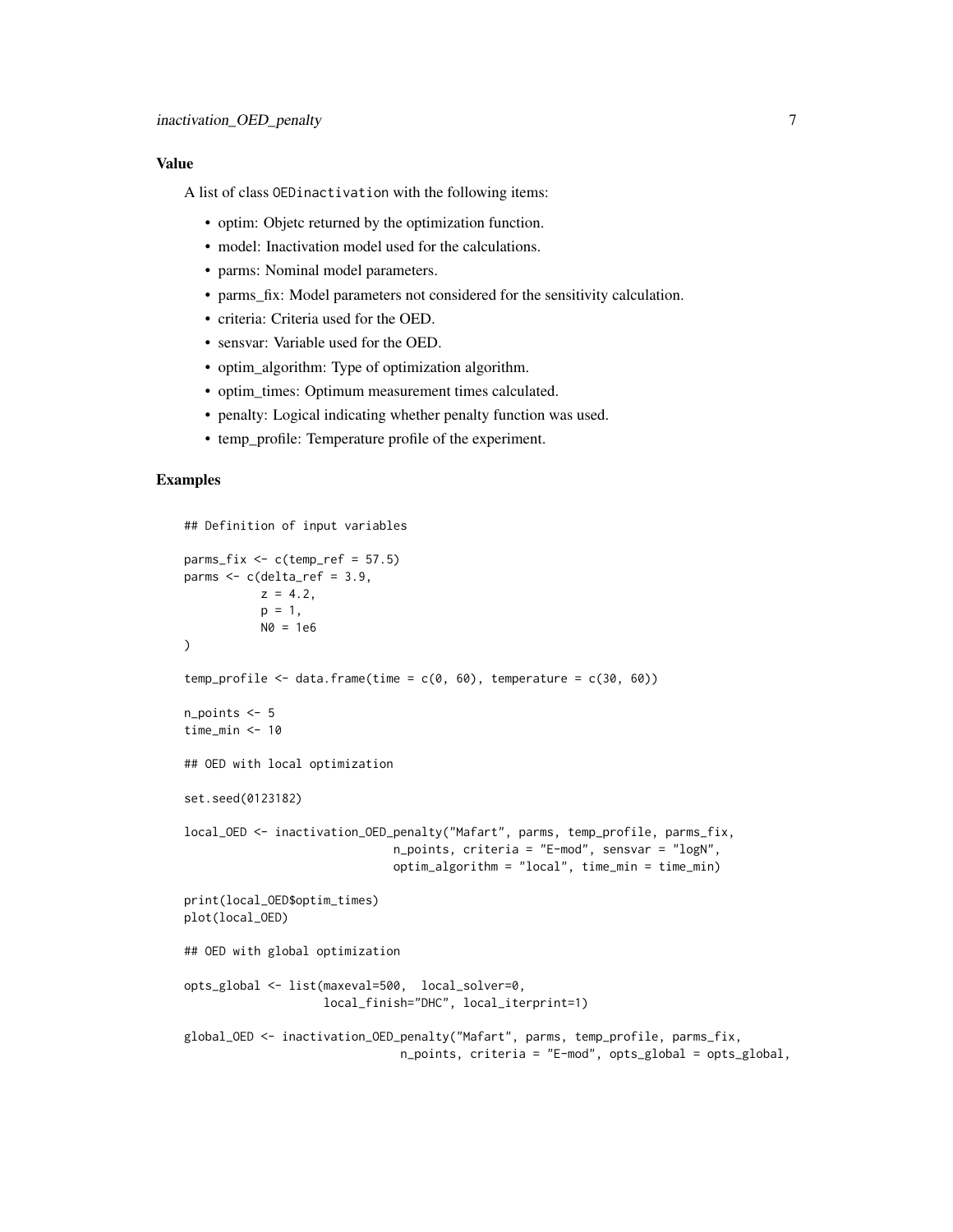```
time_min = time_min)
```

```
print(global_OED$optim_times)
plot(global_OED)
```
inactivation\_sens\_handler

*Handler for the calculation of sensitivities of inactivation models*

### Description

Handler for the calculation of sensitivities of inactivation models

# Usage

```
inactivation_sens_handler(model_parms, inactivation_model, times, temp_profile,
 parms_fix)
```
## Arguments

| $model$ parms      | A named vector or list with the values of the model parameters. See the docu-<br>mentation of bioinactivation::predict_inactivation.             |
|--------------------|--------------------------------------------------------------------------------------------------------------------------------------------------|
| inactivation_model |                                                                                                                                                  |
|                    | A character defining the inactivation model to use. See the documentation of<br>bioinactivation::predict_inactivation.                           |
| times              | A numeric vector describing the points where the solution will be calculated.<br>See the documentation of bioinactivation::predict_inactivation. |
| temp_profile       | A data frame describing the temperature profile. See the documentation of bioin-<br>activation::predict_inactivation.                            |
| parms_fix          | A named vector or list with the values of the known model parameters. See the<br>documentation of bioinactivation::predict_inactivation.         |
|                    |                                                                                                                                                  |

| objective_D | <i>Objective Function for the D Criterium</i> |
|-------------|-----------------------------------------------|
|-------------|-----------------------------------------------|

# Description

Objective Function for the D Criterium

#### Usage

objective\_D(times, sensitivities)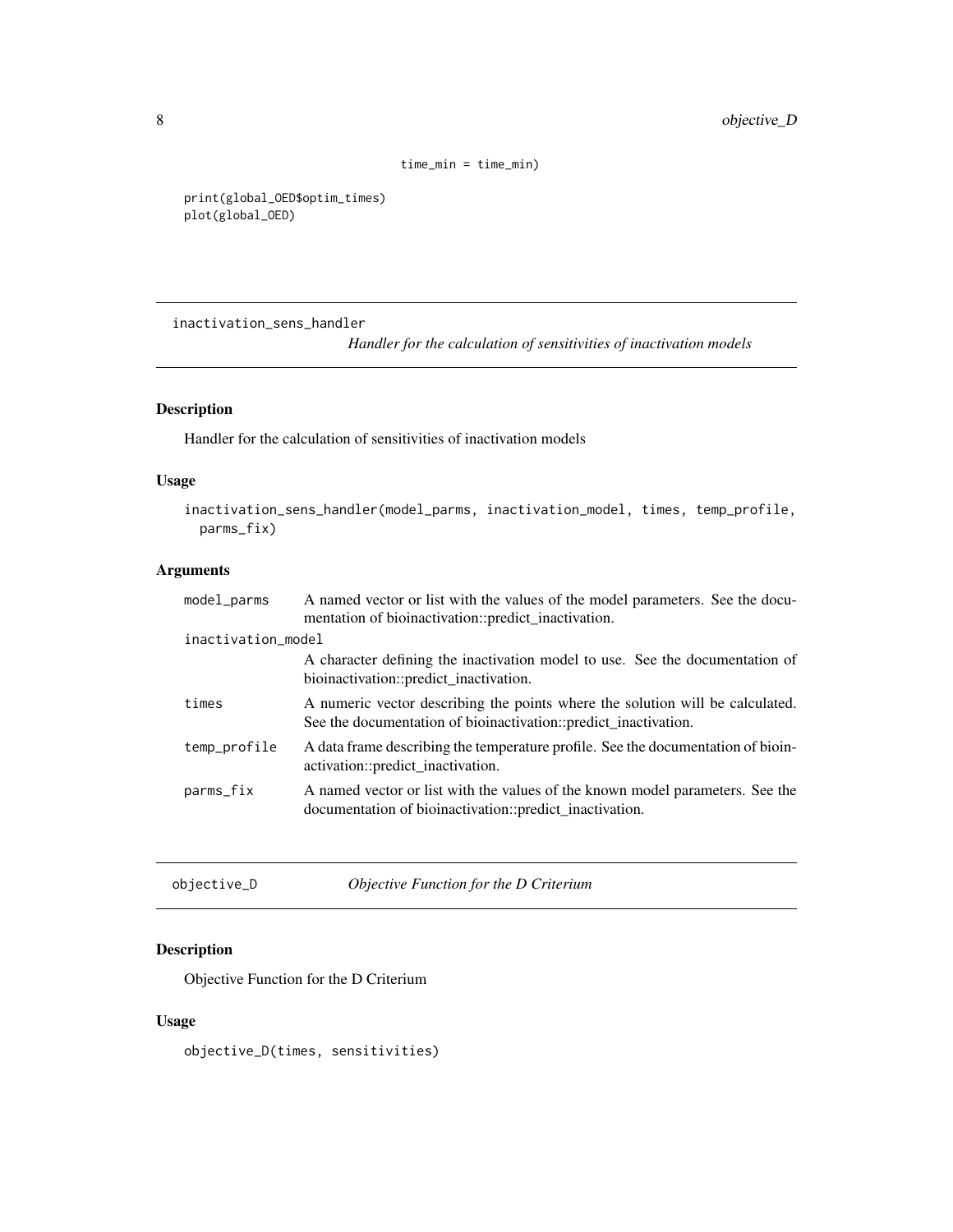# <span id="page-8-0"></span>Arguments

| times | A numeric vector of points where the FIM will be calculated.  |
|-------|---------------------------------------------------------------|
|       | sensitivities An object returned by sensitivity_inactivation. |

objective\_D\_penalty *Objective Function for the D Criterium with Penalty*

# Description

Objective Function for the D Criterium with Penalty

# Usage

```
objective_D_penalty(times, sensitivities, time_min, ...)
```
# Arguments

| times                   | Numeric vector of points where the FIM is calculated.         |
|-------------------------|---------------------------------------------------------------|
|                         | sensitivities An object returned by sensitivity_inactivation. |
| time min                | Numeric defining the minimum time between measurements.       |
| $\cdot$ $\cdot$ $\cdot$ | Additional arguments passed to penalty function.              |

objective\_Emod *Objective Function for the modified-E Criterium*

# Description

Objective Function for the modified-E Criterium

#### Usage

```
objective_Emod(times, sensitivities)
```

| times | A numeric vector of points where the FIM will be calculated.  |
|-------|---------------------------------------------------------------|
|       | sensitivities An object returned by sensitivity_inactivation. |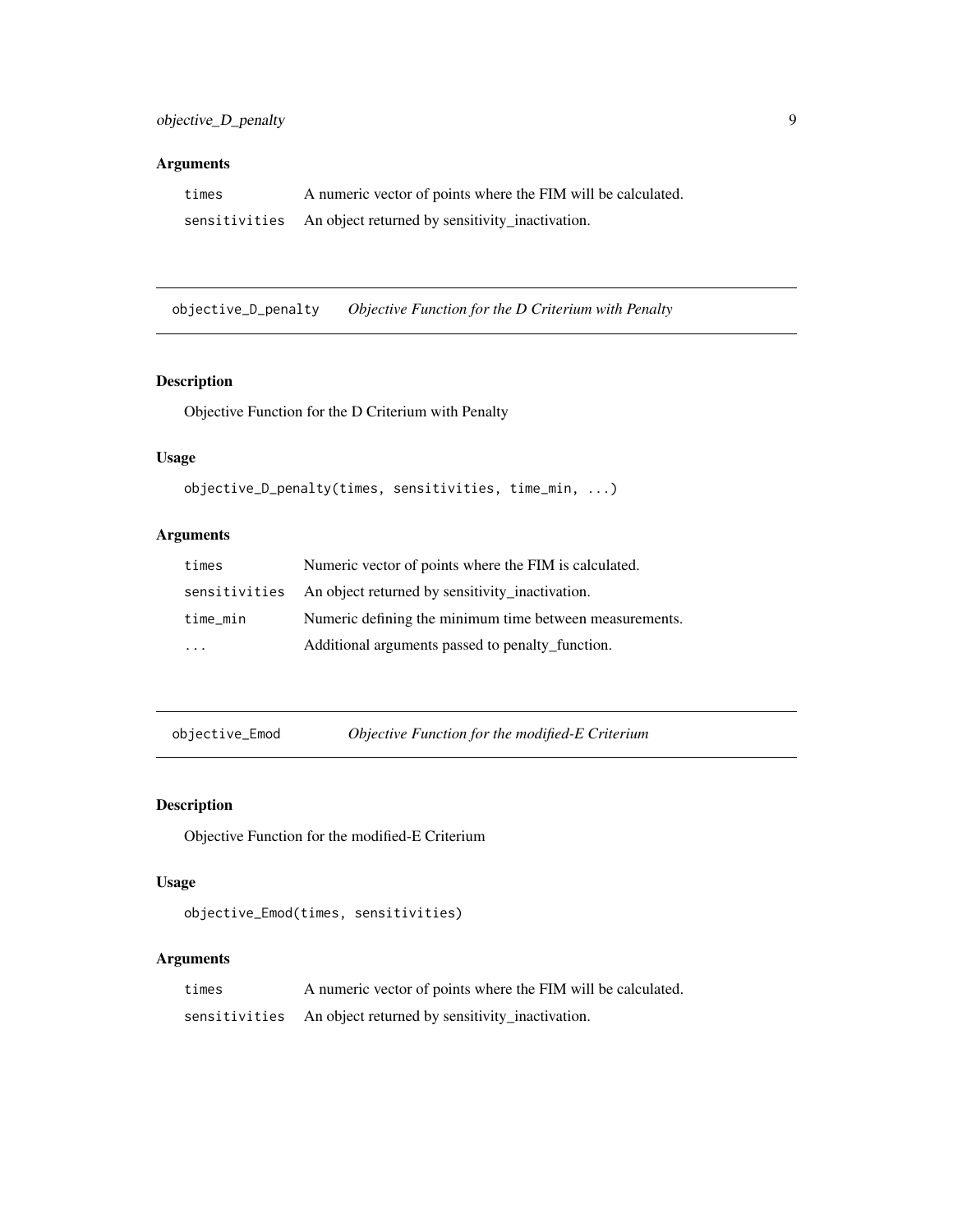```
objective_Emod_penalty
```
*Objective Function for the modified-E Criterium with Penalty*

### Description

Objective Function for the modified-E Criterium with Penalty

### Usage

```
objective_Emod_penalty(times, sensitivities, time_min, ...)
```
# Arguments

| times                   | Numeric vector of points where the FIM is calculated.   |
|-------------------------|---------------------------------------------------------|
| sensitivities           | An object returned by sensitivity_inactivation.         |
| time_min                | Numeric defining the minimum time between measurements. |
| $\cdot$ $\cdot$ $\cdot$ | Additional arguments passed to penalty_function.        |
|                         |                                                         |

optimize\_refTemp *Optimization of the Reference Temperature*

#### Description

Finds the optimum value of the reference temperature which minimizes the correlation between sensitivty functions of the model parameters.

#### Usage

```
optimize_refTemp(temp_ref0, lower, upper, inactivation_model, parms,
  temp_profile, parms_fix, n_times = 100)
```

| temp_ref0          | Initial value of the reference temperature to use for the optimization.                                                      |  |
|--------------------|------------------------------------------------------------------------------------------------------------------------------|--|
| lower              | Lower bound for the reference temperature.                                                                                   |  |
| upper              | Upper bound for the reference temperature.                                                                                   |  |
| inactivation_model |                                                                                                                              |  |
|                    | Character identifying the inactivation model to use for the calculation.                                                     |  |
| parms              | Numeric vector with the nominal values of the model parameters.                                                              |  |
| temp_profile       | Data frame describing the environmental conditions.                                                                          |  |
| parms_fix          | Nominal value of the parameters not considered for the sensitivity.                                                          |  |
| $n$ _times         | Numeric value specifying the nombers of time points where the sensitivity func-<br>tions will be calculated. 100 by default. |  |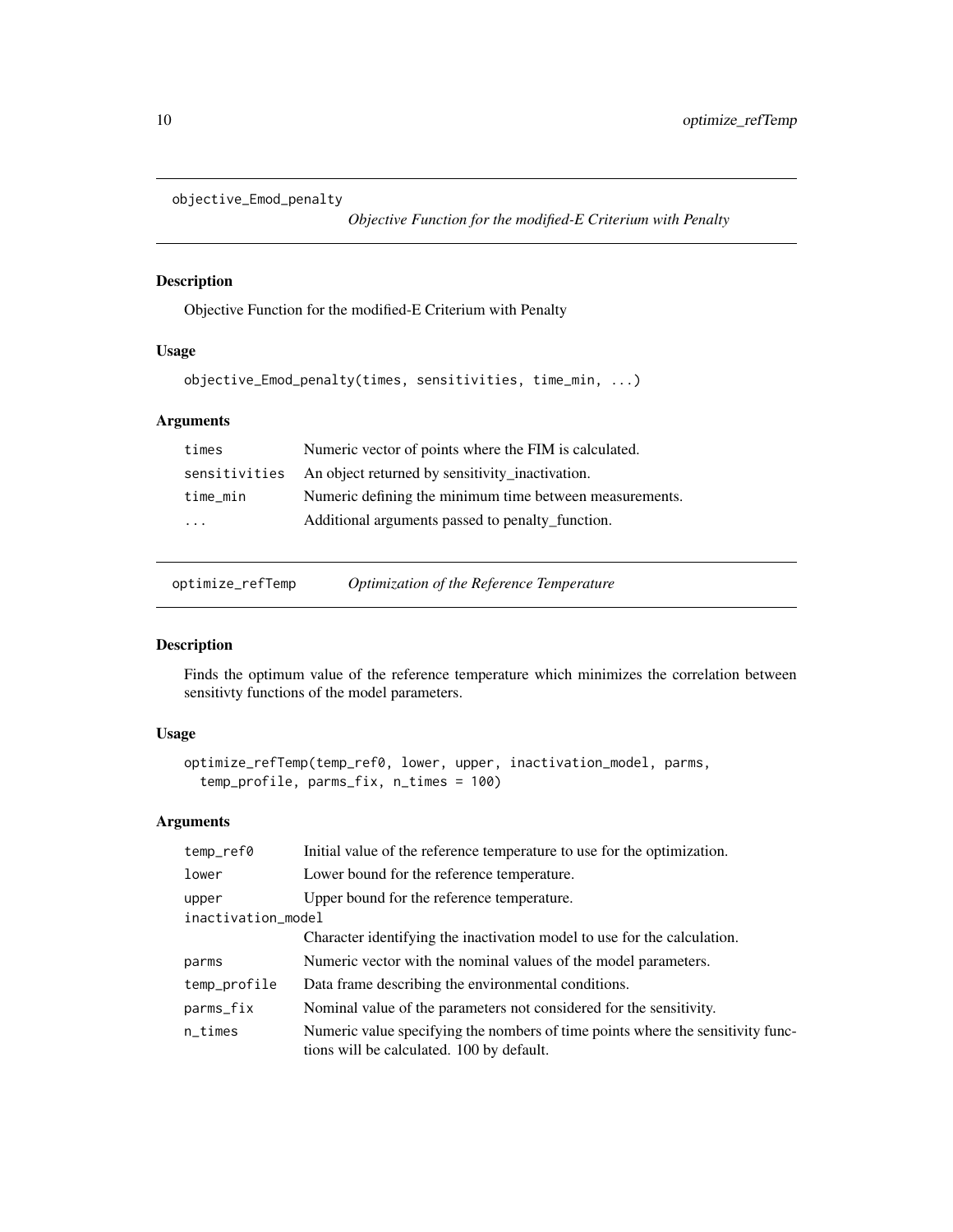# <span id="page-10-0"></span>Details

The optimization is made using the [optim](#page-0-0) function. The target for the optimization is the maximization of the determinant of the correlation matrix between parameter sensitivities. The Brent method is used, as it is the recommended one for unidimensional optimization. The parameters z and D/delta cannot be fixed.

### Value

The object returned by [optim](#page-0-0).

penalty\_function *Penalty Function for OED*

## Description

Penalty Function for OED

#### Usage

```
penalty_function(time_points, time_min, a_penalty = 1e+15,
 b_penalty = 2e+15)
```
#### Arguments

| time_points | Numeric vector of time points for the measurements.                  |
|-------------|----------------------------------------------------------------------|
| time min    | Numeric defining the minimum time between measurements.              |
| a_penalty   | Numeric defining the shape of the penalty function. 1e15 by default. |
| b_penalty   | Numeric defining the shape of the penalty function. 2e15 by default. |

plot.OEDinactivation *Plot of OEDinactivation*

#### Description

Plot of OEDinactivation

#### Usage

## S3 method for class 'OEDinactivation'  $plot(x, y = NULL, ...)$ 

| x                    | An instance of OEDinactivation |
|----------------------|--------------------------------|
|                      | Ignored                        |
| $\ddot{\phantom{0}}$ | Ignored                        |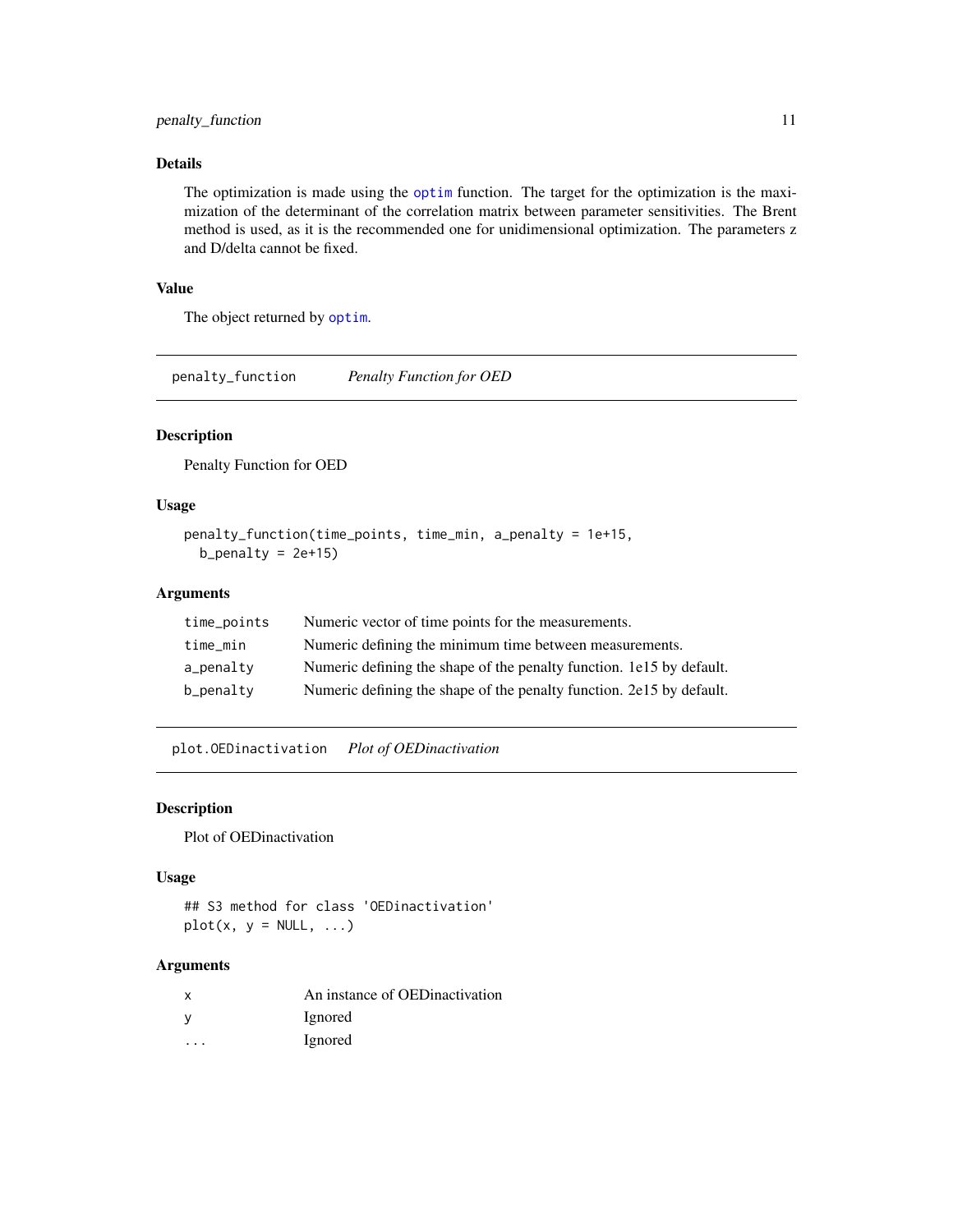<span id="page-11-0"></span>plot.parCorrelation *Correlation Plot of Parameter Sensitivities*

### Description

Makes a correlation plot of the sensitivities between model parameters.

# Usage

```
## S3 method for class 'parCorrelation'
plot(x, y = NULL, ...)
```
#### Arguments

| x | Instance of parCorrelation |
|---|----------------------------|
|   | Ignored                    |
| . | Ignored                    |

refTemp\_optim\_handler *Hanlder for the Optimization of Reference Temperature*

# Description

Hanlder for the Optimization of Reference Temperature

#### Usage

```
refTemp_optim_handler(temp_ref, inactivation_model, parms, temp_profile,
 parms_fix, n_times, temp_ref0)
```

| temp_ref           | New value of the reference temperature.                                                                                      |  |
|--------------------|------------------------------------------------------------------------------------------------------------------------------|--|
| inactivation_model |                                                                                                                              |  |
|                    | Character identifying the inactivation model to use for the calculation.                                                     |  |
| parms              | Numeric vector with the nominal values of the model parameters.                                                              |  |
| temp_profile       | Data frame describing the environmental conditions.                                                                          |  |
| parms_fix          | Nominal value of the parameters not considered for the sensitivity.                                                          |  |
| $n$ _times         | Numeric value specifying the nombers of time points where the sensitivity func-<br>tions will be calculated. 100 by default. |  |
| temp_ref0          | Initial value of the reference temperature.                                                                                  |  |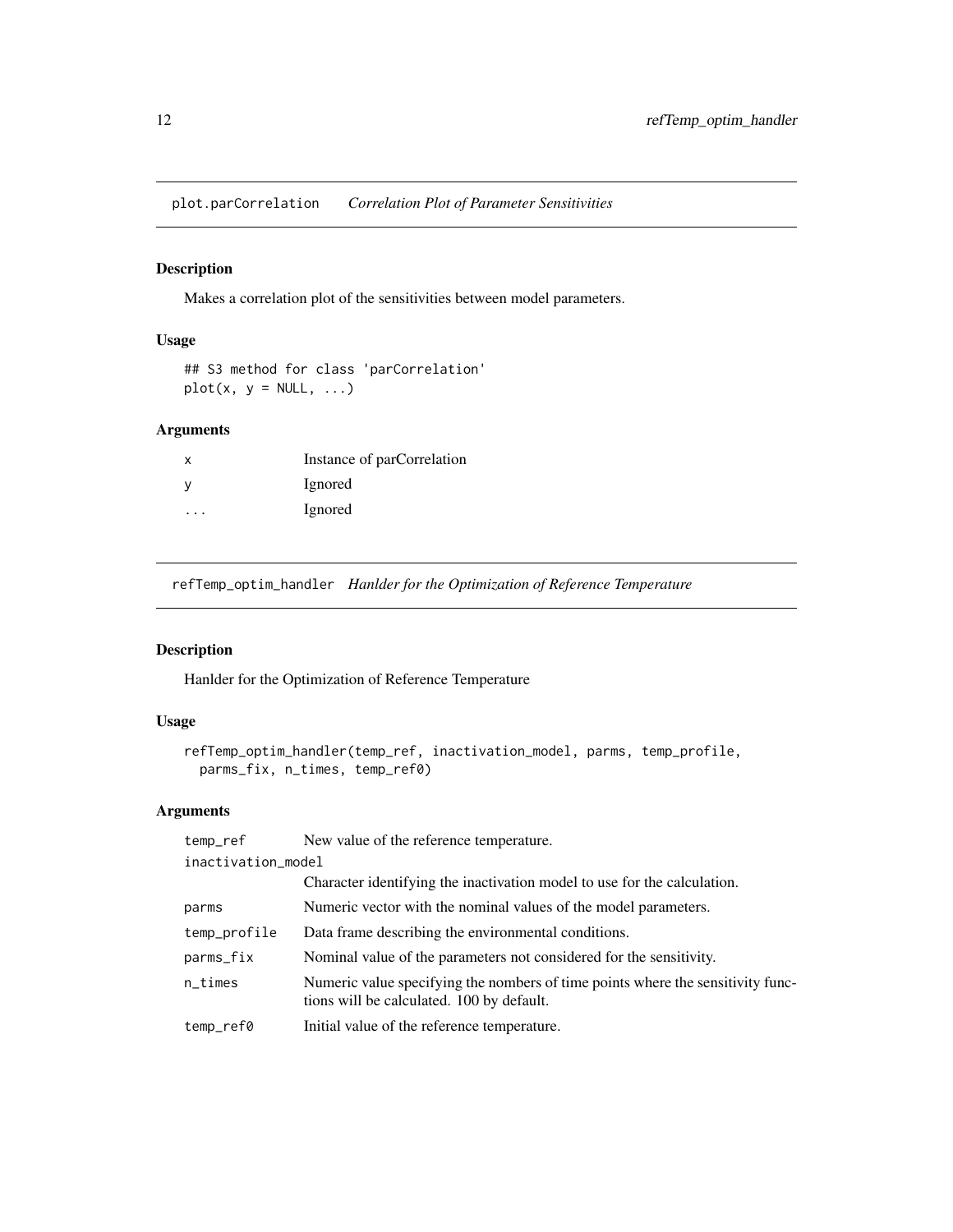*Local sensitivities of microbial inactivation*

### <span id="page-12-1"></span><span id="page-12-0"></span>Description

Calculates the local sensitivity function of a microbial inactivation process. These are estimated using finite differences, through the function [sensFun](#page-0-0) from the [FME](#page-0-0) package.

# Usage

```
sensitivity_inactivation(inactivation_model, parms, temp_profile, parms_fix,
 n_times = 100, varscale = 1, parscale = 1, sensvar = "logN", ...)
```
## Arguments

inactivation\_model

|              | Character defining the inactivation model to use.                                                                            |
|--------------|------------------------------------------------------------------------------------------------------------------------------|
| parms        | Numeric vector with the nominal values of the model parameters.                                                              |
| temp_profile | Data frame describing the environmental conditions.                                                                          |
| parms_fix    | Nominal value of the parameters not considered for the sensitivity.                                                          |
| $n$ _times   | Numeric value specifying the nombers of time points where the sensitivity func-<br>tions will be calculated. 100 by default. |
| varscale     | The scaling factor for sensitivity variables. NULL indicates that the variable value<br>is used. 1 by default.               |
| parscale     | The scaling factor for parameters. NULL indicates that the parameter value is<br>used. 1 by default.                         |
| sensvar      | The output variable for which the sensitivity will be estimated. "logN" by de-<br>fault.                                     |
| $\cdots$     | Additional arguments passed to sensFun                                                                                       |

#### Value

A data.frame of class sensFun.

# See Also

[sensFun](#page-0-0)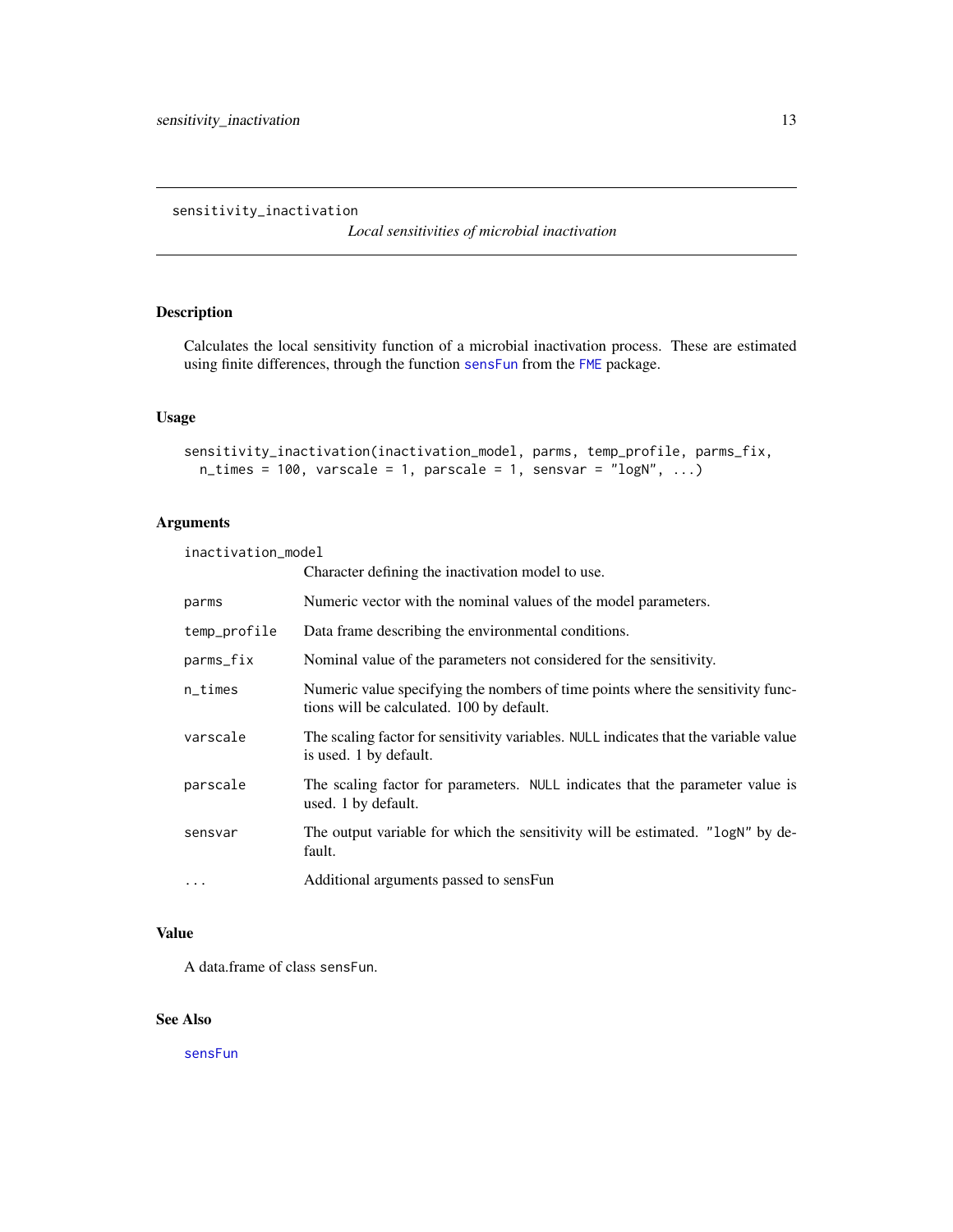# Examples

```
params_fix \leq c(temp_ref = 57.5)parms \leq c(delta_ref = 3.9,
            z = 4.2,
            p = 1,
            N0 = 1e6\lambdatemp_profile <- data.frame(time = c(\emptyset, 6\emptyset), temperature = c(3\emptyset, 6\emptyset)\lambdasensitivity <- sensitivity_inactivation("Mafart", parms,
                                    temp_profile, parms_fix)
```
plot(sensitivity)